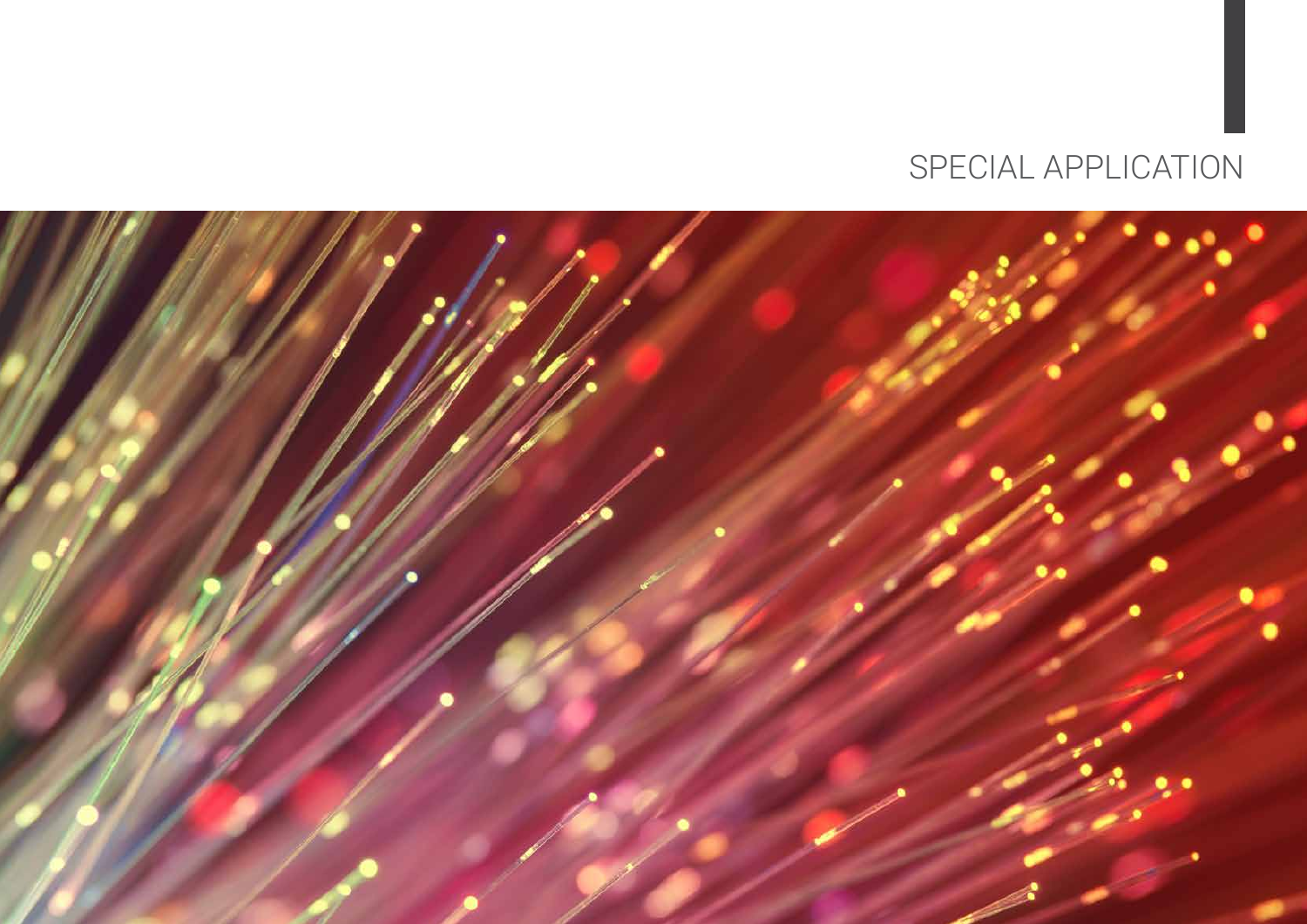

| LN353 • LN354 • LN355 Flexible 230v LED 2wire rope light. Power cord sold separately |                                                             |                         |             |        |                  |        |  |  |  |
|--------------------------------------------------------------------------------------|-------------------------------------------------------------|-------------------------|-------------|--------|------------------|--------|--|--|--|
| LN356 230v LED strip light power cord. (Strip light sold separately)                 |                                                             |                         |             |        |                  |        |  |  |  |
| Code                                                                                 | IP<br>Class <sup>1</sup><br>Roll<br>Life<br>Lamp/s<br>Lumen |                         |             |        |                  |        |  |  |  |
|                                                                                      |                                                             |                         | $\circ$     |        |                  |        |  |  |  |
|                                                                                      |                                                             | LED<br>(factory fitted) |             | Length | (hours)          |        |  |  |  |
| <b>LN353</b>                                                                         | Н                                                           | 65                      | 5w (4200K)  | 400    | 1m               | 25 000 |  |  |  |
| <b>LN354</b>                                                                         | Н                                                           | 65                      | 10w (4200K) | 800    | 2m               | 25 000 |  |  |  |
| <b>LN355</b>                                                                         | Н                                                           | 65                      | 24w (4200K) | 2000   | 5m               | 25 000 |  |  |  |
| <b>LN356</b>                                                                         | Н                                                           | 65                      |             |        | 0.5 <sub>m</sub> |        |  |  |  |

| Code  | Length (m) | Power cord: Required (IP65)<br>I N356 |
|-------|------------|---------------------------------------|
| LN353 |            |                                       |
| LN354 |            |                                       |
| IN355 |            |                                       |

Controls and accessories are sold separately



|               | Flexible PCB board with adhesive mounting strip and SMD LEDs |    |    |                         |     |                                   |        |                      |               |         |  |  |
|---------------|--------------------------------------------------------------|----|----|-------------------------|-----|-----------------------------------|--------|----------------------|---------------|---------|--|--|
| Code          | Class                                                        | P  |    |                         |     | Roll                              |        | Lumen                | Life          |         |  |  |
|               |                                                              |    |    | $\circ$                 |     | ${\mathscr{A}}$                   |        |                      | $\frac{1}{2}$ |         |  |  |
|               |                                                              |    |    | LED<br>(factory fitted) |     | Driver included<br>(not dimmable) | Length | Cutting<br>intervals |               | (hours) |  |  |
|               |                                                              |    |    | 3000K<br>4000K          |     |                                   |        |                      |               |         |  |  |
| <b>LN346</b>  | Н                                                            | 65 |    | 5.4w (4000K)            |     |                                   | 3m     |                      | 380           | 25000   |  |  |
| <b>LN347</b>  | Н                                                            | 65 |    | RGB                     |     |                                   | 3m     |                      |               | 25000   |  |  |
| <b>LN1756</b> | Ш                                                            | 65 | 20 |                         | 72w |                                   | 5m     | 100mm                | 600           |         |  |  |



LN346





LN346

LN347



LN347







LN1756



LN1756